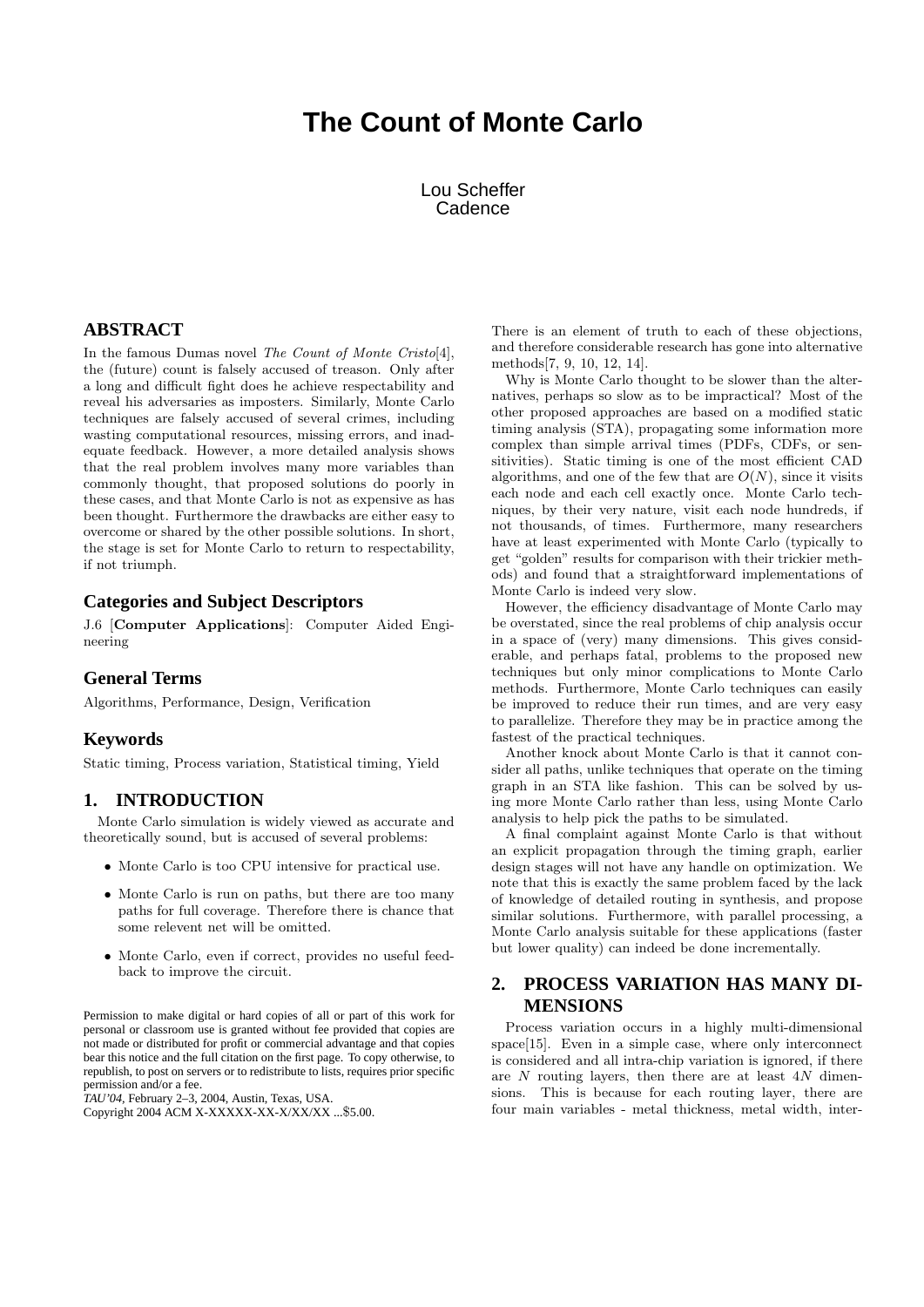layer dielectric thickness, and via resistance - all of which may vary independently. (Note that the metal width and metal spacing do not vary independently - their sum, the pitch, is extremely well controlled, so they are precisely anticorrelated.) Cell delays add at least three more dimensions, historically P (process), V (voltage), and T (temperature). P, intended to represent the cell speed, is a composite of more fundamental variations such as threshold voltage and oxide thickness. V and T are operating conditions and not manufacturing variances, but share many of the same characteristics and can benefit from the same analyses.

So even in this simplified case where all intra-chip variation is ignored, and cell speed has an (over) simplified model, there are still tens of variables, and this number cannot easily be reduced - and handling this case is one of the main requirements of statistical analysis. For example, a recent customer[1] built a chip that failed whenever the metal-4 vias were unusually low resistance and the rest of the metals were nominal<sup>1</sup> Note that this kind of problem is almost always uncaught by corner analysis, since it's impractical to use enough corners. Even if just slow/fast for each layer is considered, 10 layers lead to  $2^{10} = 1024$  runs to account for all interconnect corners. If all four main variables for each layer are considered (which would have been required in the case above, for example), then then 10 layers will take  $2^{40} \approx 10^{12}$  corners. Even this would not catch all errors since there is no guarantee that the worst case happens at any of these corners[14].

Next, one of the main motivations for statistical timing is to handle on-chip variations. This adds many more dimensions, as the next section shows.

# **3. REALISTIC TREATMENT OF ON-CHIP VARIATION**

In addition to 'global' variations, where metal 1 (for example) is thick or thin across the whole chip, it is also true that metal 1 thickness varies from place to place on a single chip. Some of this is deterministic, determined by nearby features and environment. This should be compensated for before statistical analysis, a point whose importance is difficult to overstate (though Nassif[13] is trying).

The simplest form of on-chip variation assumes a linear trend across the chip. This creates 2 more variables for each existing variation (these define the plane of cross chip variation). Now we have at the very least 120 variables for a 10 layer process. More realistic models of on-chip variation introduce even more dimensions. Any statistical technique must look at all the paths that are critical, or may become critical, under any likely set of process conditions. Often this is several thousand paths, as shown in [8]. Figure 1, from this presentation, show how the yield curve varies as more paths are included. An accurate result (at least on this one design) requires considering thousands of paths. Each of these paths contains several gates, and an equal number of nets. To correspond with the physical situation, each gate, and each net, should be assigned several random variables, since each gate or interconnect piece depends on several variables, and even gates (or nets) very close to each



Figure 1: Yield curve vs. number of paths considered



Figure 2: Structure of the correlation matrix

other are not completely correlated. Thus the true (physics based) treatment involves tens of thousands, if not hundreds of thousands, of variables.

# **3.1 Correlation methods**

Statistically, there is no conceptual problem to using scrillions of variables. We simply define a random variable (say  $Vt$ ) for each transistor in each gate in all the possibly critical paths. We then define a correlation matrix that shows how all these  $V$ ts are correlated. Note that this matrix will be completely dense since all the  $V$ ts on a chip are correlated, and none of the correlations will be very close to 1 since even adjacent devices have significant random variations. This puts us in ugly mathematical territory where no correlations can be dropped since they are all significant, but no variables can be eliminated since none are correlated completely.

A thought experiment shows this correlation problem is real. If the variables were truly correlated, then only one path (the longest) would need to be considered. No matter what the variation it would always be the longest. On the other hand, if the paths were completely uncorrelated, then

<sup>&</sup>lt;sup>1</sup>One branch of the clock tree had more vias than the other. Though they had comparable delays under nominal conditions, if the M4 vias were less resistive then usual, the one branch was faster then the other, and hold errors resulted.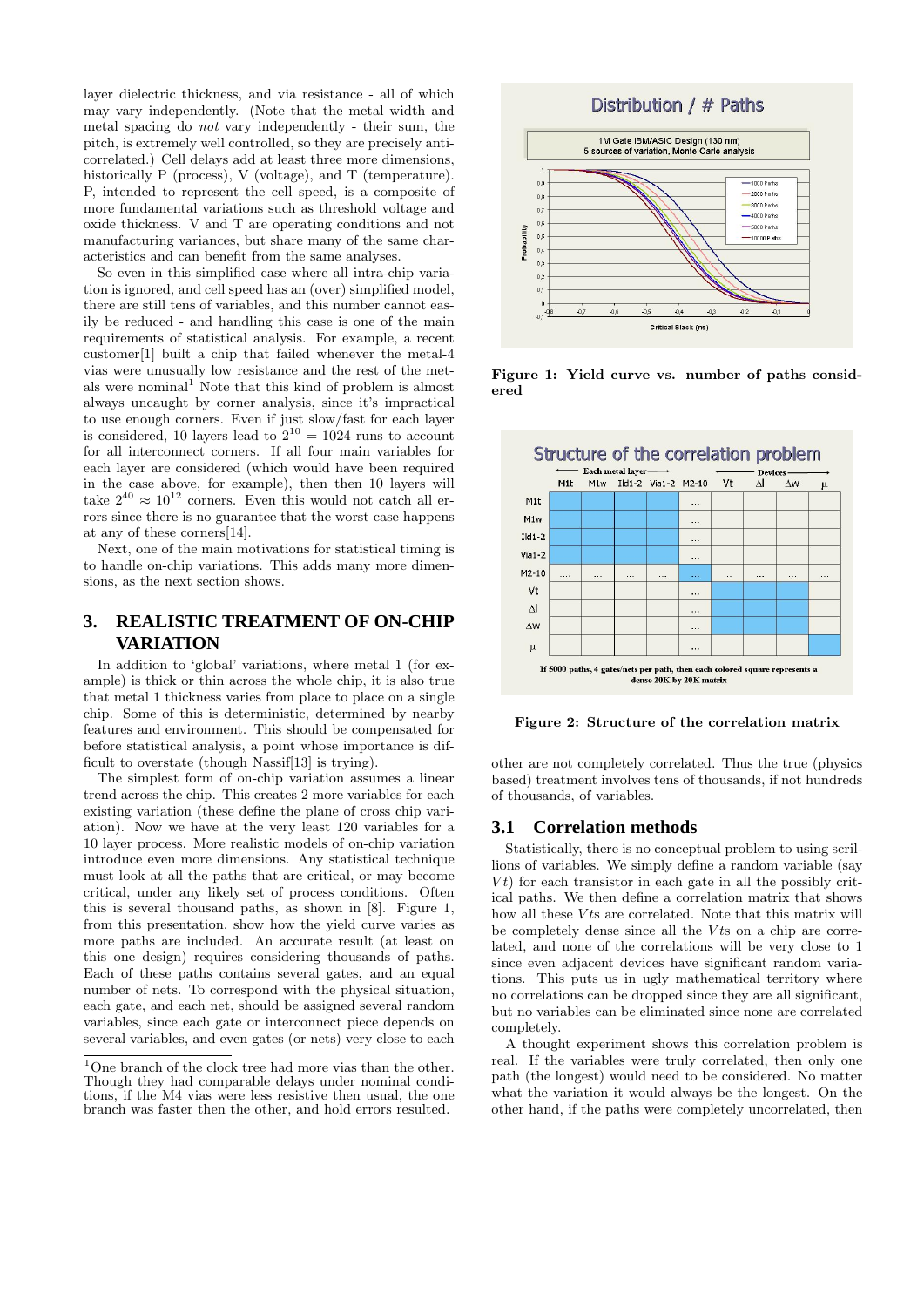

Figure 3: Global wafer variation



Figure 4: Intra-chip

only 40 or so paths would need to be considered. This is because, in this case, to make the Nth path the worst, if needs to be worse than path 1 (probability  $(1/2)$  AND worse than path  $2$  (prob  $\vert 1/2 \rangle$  AND worse than path  $3$  and so on. By the time you get to the 40th path there is only a chance in a trillion  $10^{12}$  of the path becoming critical. In real chips, though, the fact that including more paths changes the results, up through at least several thousand paths, shows the correlation problem is real and cannot be ignored.

Of course there is not just one process variable  $(Vt)$  above) but in practice many variables for each interconnect layer and each cell parameter. For example, suppose we have 5000 paths, each with 4 gates and 4 nets (this is a bare minimum if we want to include the clocks from the point of divergence as well). Say we have 4 interconnect variables for each layer and 4 cell variables. This leads to the structure shown in figure 2. Overall, the structure is a banded 44 by 44 matrix. Each entry in this matrix is all zeros, or a 20K by 20K dense matrix.

#### **3.2 Additive methods**

Perhaps instead of utilizing the correlation structure of



Figure 5: Performance of different methods as dimensions increase

the problem, we can attempt to construct the distribution in such a way that the desired correlations result. We might express the Vt of a given transistor as a sum of a global  $Vt$ for the chip, a correlated component, and a purely random component. For the correlated component, we will need to pick basis functions and sum them up. These will have to be present at a wide range of scales, since some affects are gradients across the entire wafer( such as illustrated in figure 3), where others are much more localized as shown in figure 4 taken from[15].

How many basis functions will need to be added to recreate a realistic on-chip variation? Clearly reproducing a cross-chip variation such as shown in figure 4 will require a considerable number. Agarwal et al.[2] tried this approach and used a 6 level hierarchy with each level decomposing a square into 4 smaller squares. Therefore their basis functions were 1 full chip square, 4 smaller squares, 16 still smaller squares, and so on down to 1024 leaf squares as the smallest representable element, for a total of 1365 variables. Another way of estimating the variable count is to note that an industrial process manual[6] states different numbers for correlation if the transistors are no more than 200 microns apart. A chip 20 mm on a side contains 10,000 regions that are 200 by 200 microns, and hence would require about that many more variables.

# **4. PERFORMANCE OF PDF METHODS**

Many of the proposed methods for dealing with statistical variation[7, 9, 10, 12, 14] do not deal gracefully with large number of parameters, or require the parameters to be uncorrelated, or of specific distributions, or both. Figure 5, for example, from the paper[8], show how the run times of different methods depends on the number of variables. Clearly the parallelepided method, for example, does not cope well with large numbers of variables. Note, in particular, that the Monte Carlo methods are not the slowest of those tried - for any realistic number of parameters, they are the fastest! One of the few methods in the literature that does cope with spatial variation, that of Agarwal et al.[2], compares their proposed algorithm to Monte Carlo in terms of accuracy, but not in terms of run time. This data would be very interesting.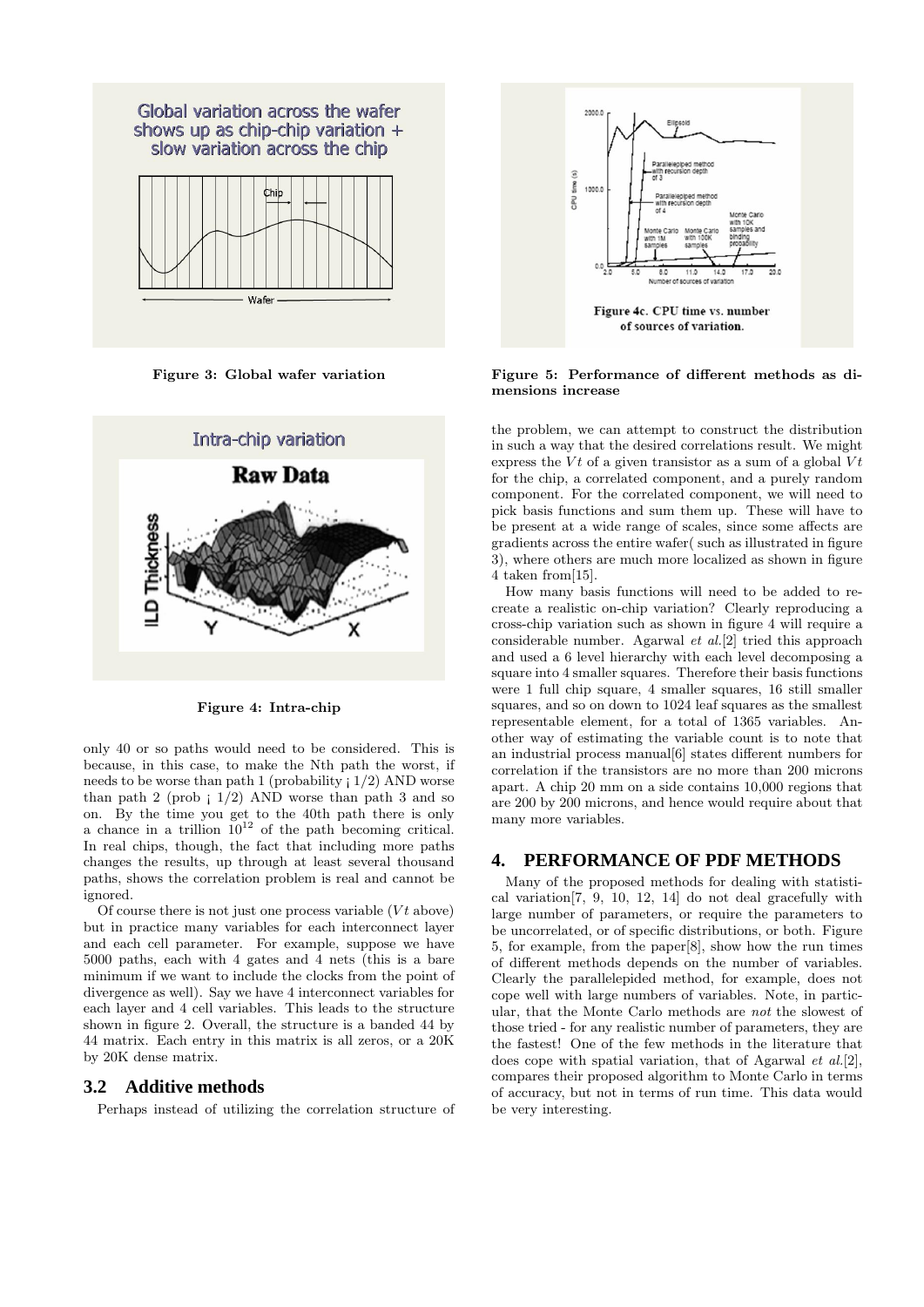Another way of dealing with correlated variables is to transform them to uncorrelated variables by a change in basis[3]. This is the idea bahind principal component analysis. However such methods are based on a SVD analysis, which takes  $O(N^3)$  time for N components. This is impractical with tens of thousands of variables.

# **5. PERFORMANCE OF MONTE CARLO**

While Monte Carlo analysis is regarded as theoretically sound, there are many worries about its performance. These worries come largely from the large number of trials required. As a stochastic technique, the error scales as  $1/\sqrt(M)$ , where  $M$  is the number of trials. Hence to get  $1\%$  accuracy about 10,000 trials will be required, and this number will be assumed in the estimates below.

The simplest way to do Monte Carlo analysis would be to run the whole extract (including characterization), delay calculation, and timing flow many times. This would take about 10,000 times as long as the current signoff calculations, which would indeed be impractically slow. However, there are many ways to improve this time.

Extraction can include explicit variation of the extracted values with process variations[14]. Then extraction needs only be done once. It will be slower, and take more storage to hold the results, but by a small factor rather than a factor of 10,000. Likewise, delay calculation can incorporate this information, and in turn produce delays that are an explicit function of process variables[11]. Once again this only needs to be done once, and is only somewhat slower than conventional delay calculation.

Next, not all paths need to be simulated with Monte Carlo. Only those that are critical, or have a non-negligable change of becoming critical, need to be considered. Although this number is design dependent, it appears from looking at Figure 1 (and other similar designs) that the number of paths that need to be considered is about 1% of the total number of cells. These paths can be selected with a conventional static timing tool, or such a tool with relatively minor extensions (this is covered in more detail in the next section). Although selection of the paths that are, or might be, critical, is an interesting problem in its own right, this must be solved for many other techniques as well. It works just as well with Monte Carlo as other techniques. If 1% of the paths need be considered, but each evaluated 10,000 times, then we might expect the Monte Carlo process to take 100 times as long as conventional static timing. This is much better but still not good.

However, 10,000 evaluations of the same path can be much quicker than the evaluation of 10,000 different paths. For example, relatively few runs of a path can be used to generate a response surface model, and then further analysis can use this model, which is much faster. For example, if a linear response surface is adequate (and there is some evidence that this is the case for most parameters[14]), then if a path depends on 100 parameters, then 100 runs is enough to generate the response surface. Then the 10,000 Monte Carlo runs reduce to 10,000 vector dot products, taking a negligable time in comparison. 100 runs each on  $1\%$  of the paths will merely double the required CPU time, which is relatively acceptable. Higher order response surfaces,if needed, are still more efficient than independent evaluations.

Next, even the 100 or so runs required to establish the response surface are very similar. Incremental techniques



Figure 6: Example where worst nominal paths are not worst overall

can be used to speed up these evaluations with no loss of accuracy, since only a few parameters vary.

Finally, Monte Carlo methods parallelize well, even upon the cheapest possible multi-processing setups (perhaps large clusters of Linux workstations, connected only by a network.)

At a very large number of dimensions, however, some surprises can emerge. Take, for example, the problem of generating the cases to be simulated. In the correlation model, from section 3.1, this is surprisingly tricky. A quick look at the literature shows that the way to generate a sample from a correlated data set of size N is to generate N independent random variables, then 'mix' them with a N by N matrix to generate the N correlated random variables. The NxN matrix is the Cholesky decomposition (basically the square root) of the correlation matrix. This decomposition always exists, since a correlation matrix must be positive definite, so there is no problem in theory. In practice, though, computing this decomposition for a dense matrix requires  $O(N^3)$ time and  $O(N^2)$  space. For  $N = 100$  or so this is reasonable, but it  $N > 100,000$  or so it becomes prohibitive. One possible alternative would be to just include the correlations to the nearest few hundred items (which makes the matrix sparse). Alternatively, the additive method of generating correlations[2] does not suffer from this problem, and can parallelize well.

# **6. MONTE CARLO REQUIRES PATH PRUN-ING**

Another potential problem with Monte Carlo is that it works (at least when implemented in the obvious way) on paths, and there are too many paths to enumerate. Therefore normally the few apparently worst paths are selected and analyzed. But what if some other path (with a smaller nominal delay) could become worse under some condition? How can we guard against this?

First, let's see how this could happen. Figure 6 shows a thought experiment where the paths that determine yield never show up in any of the worst N paths under nominal conditions. Imagine a huge number  $N$  of paths with identical nominal delay, with a very small spread. Next, imagine M paths with delay very slightly less, but a wide spread,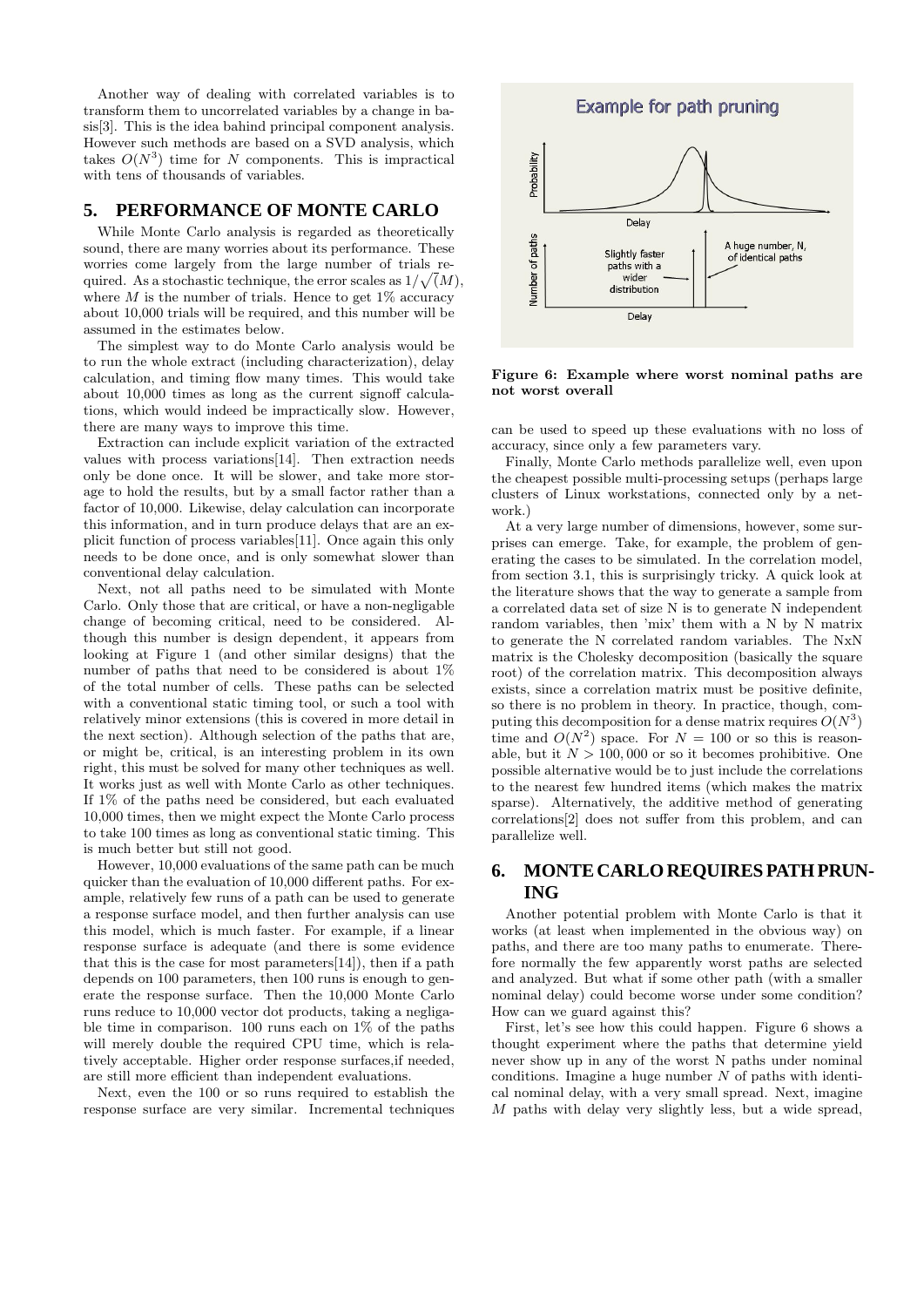with these M paths being completely independent. Each of these  $M$  paths could have up to a  $1/2$  chance of being more critical than any of the  $N$  nominally worse paths. By increasing  $M$ , we can ensure, to any desired probability, that the true limiting path is not one of the  $N$  nominally worst.

To avoid this problem, one approach might be to do the static analysis at several corners, then take the union of all paths found. A typical set of corners might be min and max interconnect delay (R times C), min and max cell delay (total C), and nominal. This would certainly help in practice, but is not guaranteed since the spread in figure 6 might be due to differences between layers, which does not appear in any of the corners above.

A better solution is to use Monte Carlo to pick the paths. This means picking some sets of parameters, finding the worst paths in each case, and taking the union of these paths. It's easy to see why this works - if you have any effect, no matter what the nominal delay, that limits the speed in (say)  $10\%$  of the cases, then it should also show up in  $10\%$ of the Monte Carlo runs. Using the approximation that  $(1 - a/N)^N \approx e^{-a}$ , we can see (for example) that if we use 100 Monte Carlo runs to select the paths, we have a probability of  $e^{-1}$  of missing a path that shows up in 1% of the cases, an  $e^{-2}$  probability of missing a path that shows up 2% of the time, and so on. There is basically no chance  $(e^{-10})$  of missing a path that shows up 10% of the time.

# **7. FEEDBACK TO EARLIER STEPS**

A very legitimate question with Monte Carlo analysis is how to generate feedback to earlier tools from the result. Part of the reason is that a pure Monte Carlo might not tell you why a path fails. However, with only a little more work, the delays computed under the various Monte Carlo cases can be used to compute the sensitivities and hence tell under which conditions the path fails. This is not difficult if designed into the Monte Carlo analysis.

A more serious objection is that you can make an incremental version of the timing graph methods, but an incremental version of Monte Carlo is difficult. Therefore although Monte Carlo might work for signoff, the effect of incremental changes will be hard to evaluate. Although this is a real concern, there are two answers to this objection. First, it may be not be a big disadvantage in practice, and second it may be possible to do Monte Carlo (at least a limited version) through the use of parallel processing, and do so almost as quickly (and incrementally) as conventional STA.

Accurate incremental analysis may not be very useful in practice. When a path is modified in synthesis or placement, in general the new routing is not known precisely. Therefore any net properties are only rough estimates. It's true that an STA like method could propagate these accurately, but it's not clear yet what is gained by an accurate propagation of crude estimates. It may well be that a crude-but-fast propagator is a better choice, and this might work equally well with an STA method or a Monte Carlo method. This area is ripe for lots of research into the best way to fix problems found by a statistical tool.

Second, it may well be possible to make an incremental Monte Carlo analysis. This might involve doing N conventional incremental timing analysis runs in parallel, each with slightly different data. Then the launching process can collect the changed arrival times (or slacks, or any other

product of timing analysis) and estimate roughly the distributions (and correlations if need be) of any of the results. This will not be very high quality, since the number of Monte Carlo samples is limited to the number of parallel processors available, but it should be more than enough quality to evaluate the result of design changes.

Paths with high likelihoods of becoming too short pose no problem, since these MUST be fixed, and the fix is in general straightforward. They must be fixed since this error does not go away if the chip is run at reduced speed. Fixing these is relatively straightforward, since the fixes can be made with relatively large margins so extremely detailed analysis is not required. The fixes will be the same whether the problem is found by Monte Carlo or conventiional STA. Suppose, for example, that a hold error results whenever metal 3 is thin but metal 4 is thick. The solutions will resemble those for a hold time violation found for any other reason - balance the clock paths better, delay the clock to the launching flip-flop, or insert more delay in the  $Q->D$  path.

Predictions of long paths are harder to feed back since they are probabalistic. However, these can be handled the same way as routing effects. Synthesis does not understand detailed routing, either, but feedback from post detailed routing has been fed back for years. Typically, existing paths get the back annotated delays (and now probabilities will be added), and these are assumed to be correct as long as the path is not modified. As the logic structure is changed, new paths are created, which are assigned delays based upon estimates. These will also need to be assigned probabilities. Note that even if the probabalistic timing is computed directly upon the synthesis timing graph, this problem still exists (due to routing uncertainty) unless the synthesis tool also does signoff quality routing and extraction as it runs, which seems very unlikely. An open and very interesting question is how the uncertainty induced by statistical timing compares with other known sources, such as the uncertainty induced by the lack of detailed routing during synthesis.

In either event, whether computed upon the timing graph directly, or fed back from post processing analysis, synthesis must no longer have the view that only the most critical path counts. Instead, each path will have some chance of being critical, and there will be some benefit to improving paths that are slightly faster than the worst. Perhaps the biggest effect will be on optimizations such as leakage reduction, where slower cells are substituted until the delay becomes just less than that of the critical path. Instead, this process should probably stop when the chance that the path become critical rises above a certain percentage.

# **8. OTHER ADVANTAGES OF MONTE CARLO**

Monte Carlo also has a number of practical advantages. It is insensitive to the distributions of the variations. It can be run at either the gate level or at SPICE level (which avoids the need for cell characterization). The effects of crosstalk are easy to add in (since a crosstalk analysis tool can generate paths with the aggressors included). IR drop can be included if the cells are characterized for it, or if the analysis is done at the SPICE level.

#### **9. CONCLUSIONS**

Monte Carlo analysis has many advantages. It is clearly technically correct, and can easily cope with complications